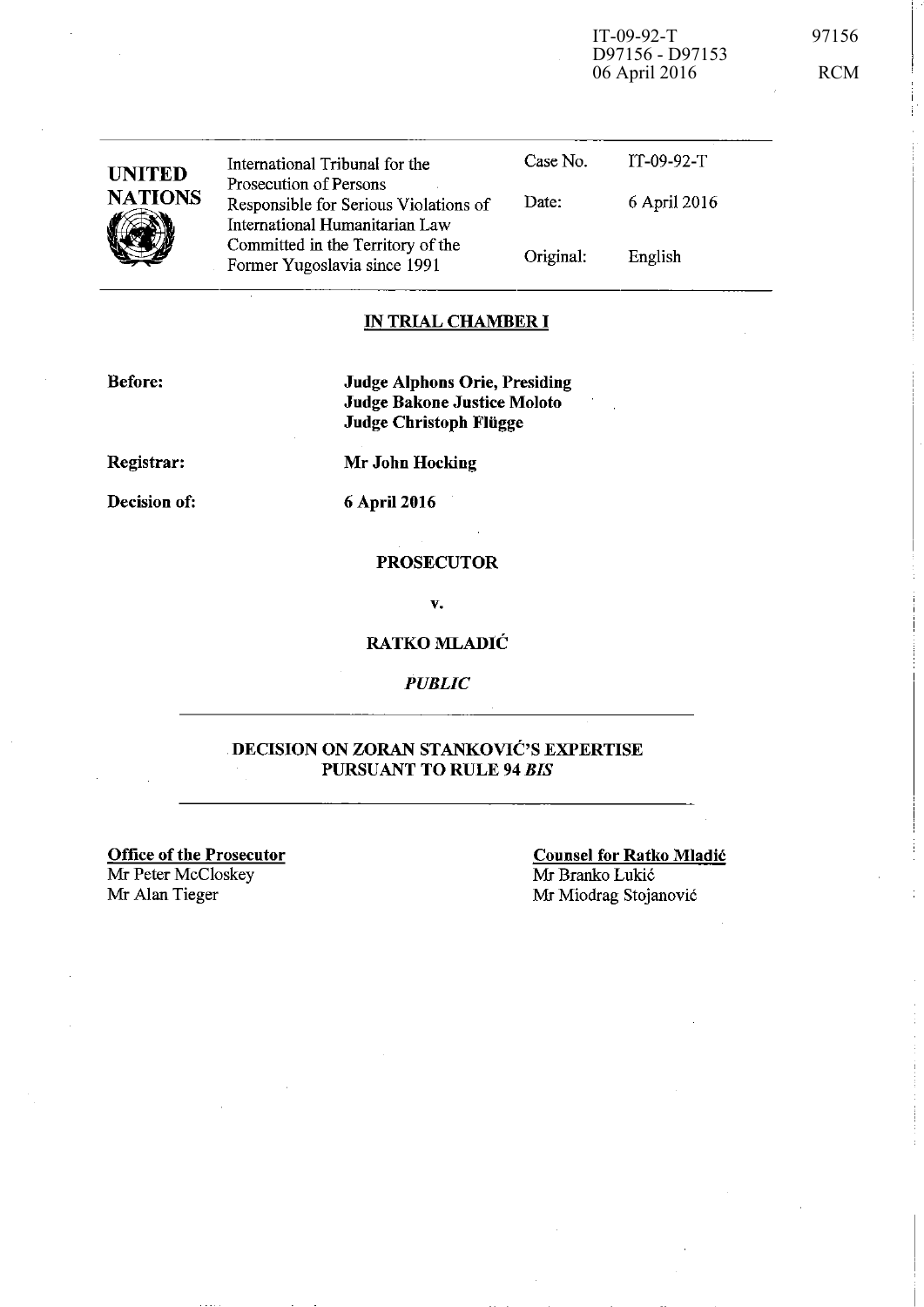## **I. PROCEDURAL mSTORY AND SUBMISSIONS**

-------------------------

1. On 16 February 2016, pursuant to Rule 94 *his* (A) of the Tribunal's Rules of Procedure and Evidence ("Rules"), the Defence provided notice of its disclosure ("First Notice")! of an expert report authored by Dr Zoran Stankovic, entitled "Forensic Analysis of Reports Relating to the Exhumation of the Tomašica Gravesite, Prijedor, Bosnia - 2013/14" ("First Expert Report").<sup>2</sup> The Defence seeks admission of the First Expert Report.<sup>3</sup>

2. On 8 March 2016, pursuant to Rule 94 *his* (A) of the Rules, the Defence provided notice of its disclosure ("Second Notice")<sup>4</sup> of a second expert report authored by Dr Zoran Stanković. entitled "Prof. Dr Dusan Dunjic on the Forensic Analysis of the Reports on the Exhumation of Mass Graves From the Srebrenica Area and Eastern Bosnia" ("Second Expert Report").<sup>5</sup> The Defence requests the Chamber to find that Dr Stankovic is an expert in wartime forensic medicine and seeks admission of the Second Expert Report, Stanković's *curriculum vitae*, and the underlying expert report of Dunjic. $<sup>6</sup>$ </sup>

3. On 17 March 2016, the Prosecution filed a response to both of the Defence's notices of disclosure ("Response").<sup>7</sup> The Prosecution submits that it neither challenges the witness's qualifications nor the relevance of the reports, but it does not accept the conclusions of the reports and therefore wishes to cross-examine the witness.<sup>8</sup>

## **II. APPLICABLE LAW**

#### 4. Rule 94 *his* provides:

(A) The full statement and/or report of any expert witness to be called by a party shall be disclosed within **the time-limit prescribed by the Trial Chamber or by the pre-trial Judge.** 

**(B) Within thirty days of disclosure** of the **statement and/or report** of the **expert wi1ness, or such other time prescribed by the Trial Chamber or pre-trial Judge, the opposing party shall file a notice indicating**  whether:

 $\overline{2}$ **Defence Notice of Disclosure of Expert Report (As To TomaS:ica) of Zoran Stankovic Pursuant to Rule** *94bis, 16*  February 2016.

**Annex A to First Notice.** 

**First Notice, para. 2l.** 

<sup>4</sup>  Defence Notice of Disclosure of Dr. Zoran Stanković's Commentary on D. Dušan Dunjić's Forensic Report (As To **Srebrenica and Eastern Bosnia), Pursuant to Rule** *94bis,* **8 March 2016.** 

**Annex B to Second Notice.** 

**Second Notice, para. 21.** 

 $\gamma$ **Prosecution Response to Defence Notice of Disclosure of Expert Reports of Zoran Stankovi6 Pursuant to Rule**  *94bis,* 17 March 2016.

**Response, para. 3.**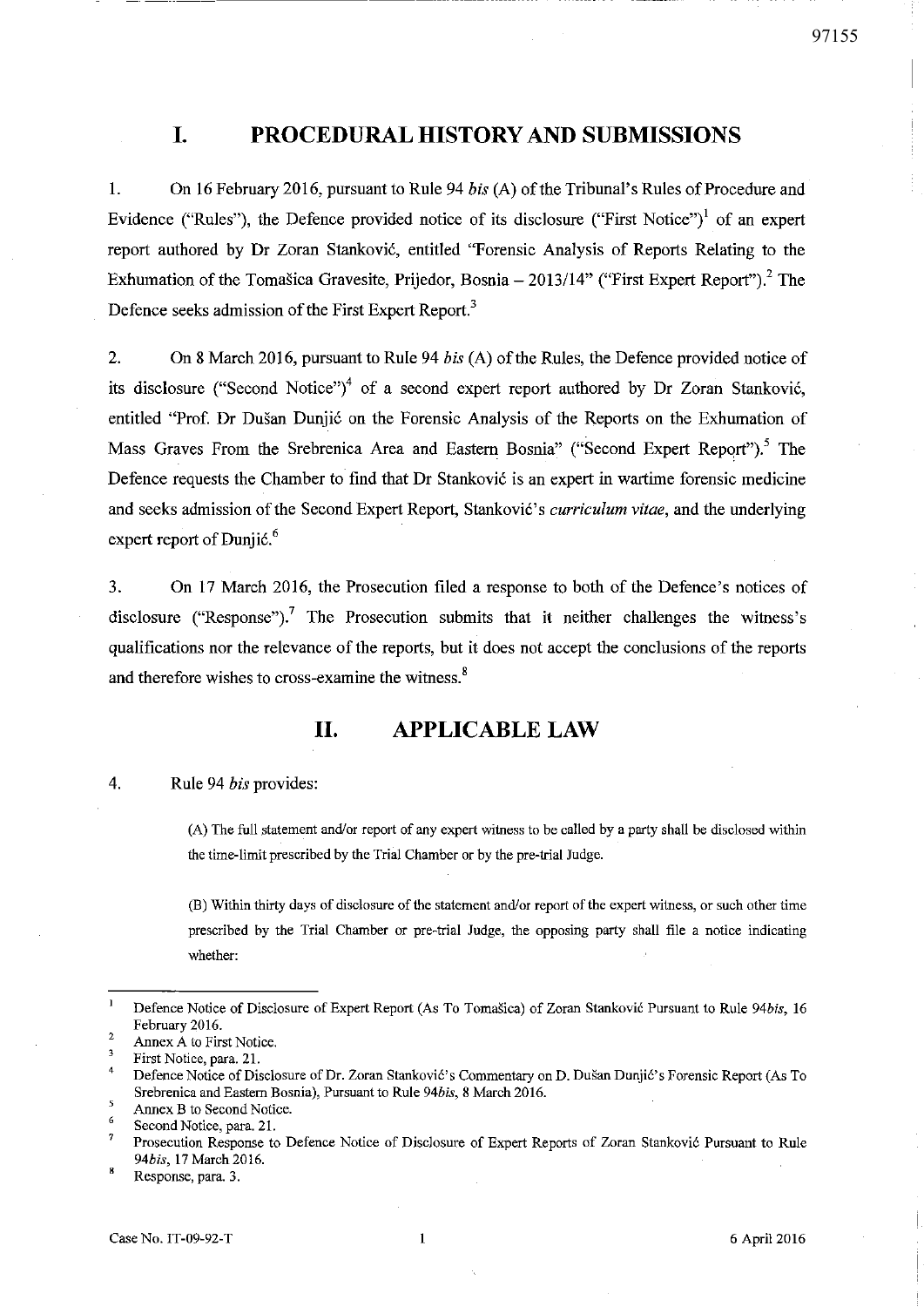(i) it accepts the expert witness statement and/or report; or

**(ii) it wishes to cross-examine the expert witness; and** 

(iii) it challenges the qualifications of the witness as an expert or the relevance of all or parts of the **statement and/or report and, if so, which parts.** 

---------------------------- -

**(C) If the opposing party accepts the statement and/or report of the expert witness, the statement and/or report may be admitted into evidence by the Trial Chamber without calling the witness to testify in person.** 

5. The Chamber further recalls and refers to the applicable law set out in a previous decision.<sup>9</sup>

## **III. DISCUSSION**

6. According to his *curriculum vitae,* Stankovi6 has a degree from the Medical Faculty in Niš.<sup>10</sup> He defended his doctoral thesis, "Problems in the Forensic Medical Examination of Bodies in Wartime Conditions", at the Military Medical Academy where he had previously completed his specialisation in forensic medicine.<sup>11</sup> Before becoming the head of the Military Medical Academy in 2002, Stanković worked as a forensic doctor and later served as the head of different departments within its Institute of Pathology and Forensic Medicine.<sup>12</sup> Stanković has lectured across Europe on war victims in the territory of the former Yugoslavia in a variety of academic institutions and public fora.<sup>13</sup> The Chamber considers that through his education and experience, Stanković has developed a level of specialised knowledge and skill in wartime forensic medicine, qualifYing him as an expert in that field. It therefore finds that Stanković can testify as an expert in wartime forensic medicine as it is relevant to the indictment. Based on the foregoing, the Chamber is satisfied that Stanković qualifies as an expert within the meaning of Rule 94 *bis* of the Rules.

7. Given that the Prosecution has requested to cross-examine the witness, the Chamber will defer its decision on the admission into evidence of Stanković's reports, his *curriculum vitae*, and Dunjić's report until the conclusion of Stanković's testimony.

**13 Ibid.** 

<sup>9</sup> **Decision on Defence Request to Disqualify Richard Butler as an Expert and Bar the Prosecution from Presenting**  his Reports, 19 October 2012, paras 4-9.

<sup>&</sup>lt;sup>10</sup> Annex B to First Notice, p. 1; Annex A to Second Notice, p. 1.

 $\frac{11}{12}$  Ibid.

**<sup>12</sup> Ibid.**